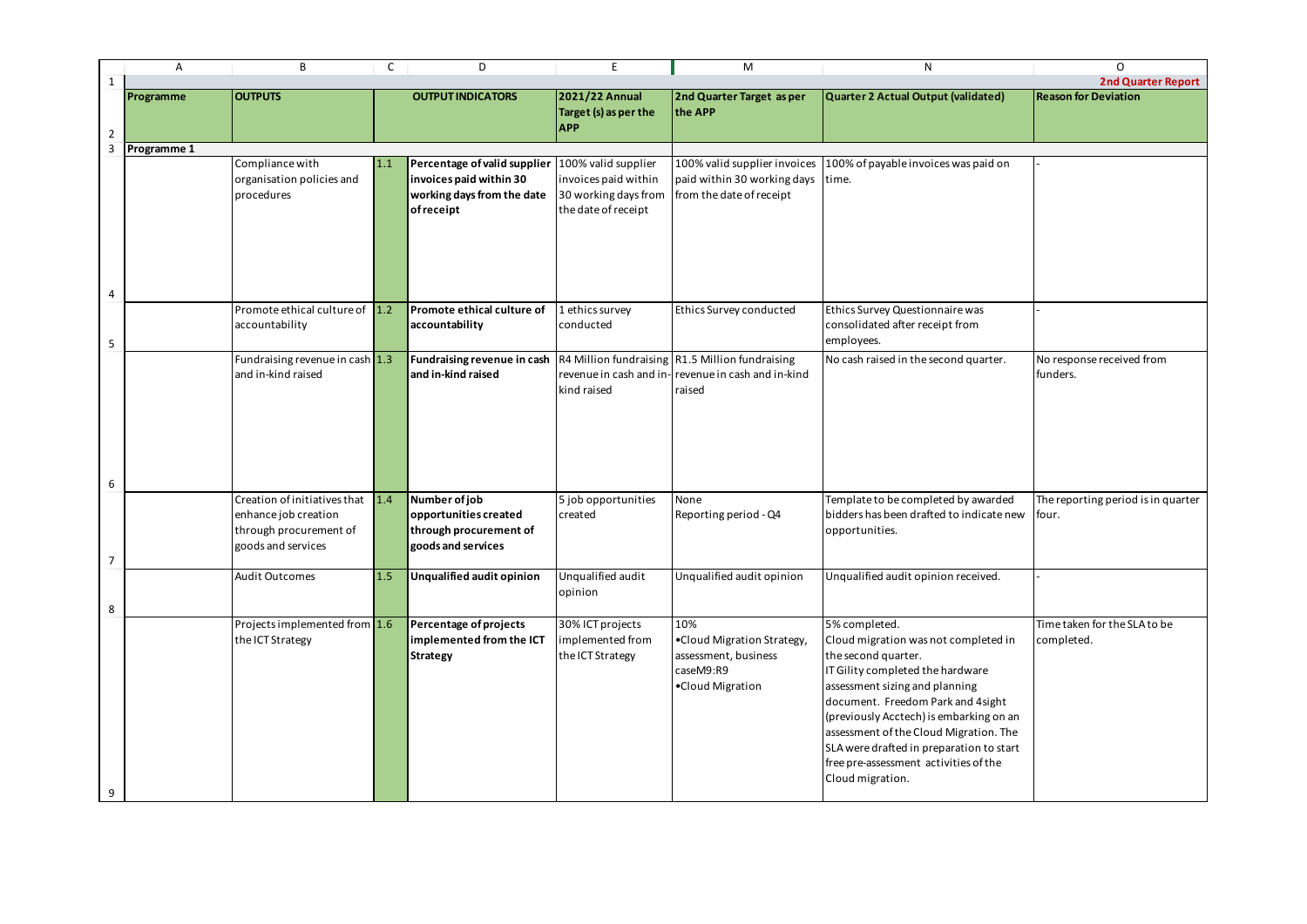|    | Α                  | B.                               | C   | D.                                    | F.                     | M                          | N                                                                   | $\circ$                            |
|----|--------------------|----------------------------------|-----|---------------------------------------|------------------------|----------------------------|---------------------------------------------------------------------|------------------------------------|
|    |                    | Procurement spend on             | 1.7 | Percentage of procurement 40% of all  |                        | 10% of all procurement     | From the transactions amount of                                     |                                    |
|    |                    | youth, women and people          |     | spend on youth, women and procurement |                        | transactions               | R4 230 371,02, a total of 20% was                                   |                                    |
|    |                    |                                  |     |                                       |                        |                            |                                                                     |                                    |
|    |                    | with disability                  |     | people with disability                | transactions awarded   | awarded to youth, women    | awarded to youth and women.                                         |                                    |
|    |                    |                                  |     |                                       | to youth, women and    | and people with disability |                                                                     |                                    |
|    |                    |                                  |     |                                       | people with disability |                            |                                                                     |                                    |
|    |                    |                                  |     |                                       |                        |                            |                                                                     |                                    |
| 10 |                    |                                  |     |                                       |                        |                            |                                                                     |                                    |
|    |                    |                                  |     |                                       |                        |                            |                                                                     | The review could not be            |
|    |                    | Irregular expenditure            | 1.8 | Percentage reduction of               | 60% reduction of       | <b>Review Consequence</b>  | Draft review of consequence                                         |                                    |
|    |                    | eliminated                       |     | irregular expenditure                 | existing irregular     | Management Plan            | management plan will be submitted to                                | completed in the second quarter    |
|    |                    |                                  |     |                                       | expenditure (based on  |                            | MANCO on 05 October 2021 for                                        | because Council Committees did     |
|    |                    |                                  |     |                                       | previous years'        |                            | recommendation.                                                     | not meet in September 2021.        |
|    |                    |                                  |     |                                       | audited baseline)      |                            |                                                                     |                                    |
|    |                    |                                  |     |                                       |                        |                            |                                                                     |                                    |
|    |                    |                                  |     |                                       |                        |                            |                                                                     |                                    |
|    |                    |                                  |     |                                       |                        |                            |                                                                     |                                    |
|    |                    |                                  |     |                                       |                        |                            |                                                                     |                                    |
|    |                    |                                  |     |                                       |                        |                            |                                                                     |                                    |
|    |                    |                                  |     |                                       |                        |                            |                                                                     |                                    |
|    |                    |                                  |     |                                       |                        |                            |                                                                     |                                    |
|    |                    |                                  |     |                                       |                        |                            |                                                                     |                                    |
|    |                    |                                  |     |                                       |                        |                            |                                                                     |                                    |
|    |                    |                                  |     |                                       |                        |                            |                                                                     |                                    |
| 11 |                    |                                  |     |                                       |                        |                            |                                                                     |                                    |
| 12 | <b>Programme 2</b> |                                  |     |                                       |                        | <b>Programme 2</b>         |                                                                     |                                    |
|    |                    | Cultural resources digitized 2.1 |     | Number of cultural                    | 1500 cultural          | 500 cultural resources     | 140 digital photographs of events and                               | Digitisation of events and         |
|    |                    |                                  |     |                                       |                        |                            |                                                                     |                                    |
|    |                    | for effective public             |     | resources digitized                   | resources digitized    | digitized                  | activities related to core business were                            | activities is dependent on events  |
|    |                    | interface                        |     |                                       |                        |                            | captured as follows: Launch of Dr TT                                | and activities related to the core |
|    |                    |                                  |     |                                       |                        |                            | Chollo public lecture(20), Women                                    | business.                          |
|    |                    |                                  |     |                                       |                        |                            | month(20), Launch of heritage month(                                |                                    |
|    |                    |                                  |     |                                       |                        |                            | 20), Youth Dialogue with Elders(20),                                |                                    |
|    |                    |                                  |     |                                       |                        |                            | Commemoration of 1985 Gaborone                                      |                                    |
|    |                    |                                  |     |                                       |                        |                            | massacre(20), Freedom Park book                                     |                                    |
|    |                    |                                  |     |                                       |                        |                            | launch(20), Military Veterans and                                   |                                    |
|    |                    |                                  |     |                                       |                        |                            | Institute of Healing of Memories(20).                               |                                    |
|    |                    |                                  |     |                                       |                        |                            |                                                                     |                                    |
|    |                    |                                  |     |                                       |                        |                            |                                                                     |                                    |
| 13 |                    |                                  |     |                                       |                        |                            |                                                                     |                                    |
|    |                    | Cultural resources related       | 2.2 | Number of cultural                    | 5 cultural resources   |                            | 2 cultural resources acquired $ 3$ cultural resources were aquired: | More cultural resources relevant   |
|    |                    | to the 7 epochs of the           |     | resources acquired                    | acquired               |                            | Notes on female freedom fighters who                                | to Freedom Park have been          |
|    |                    | exhibition acquired to           |     |                                       |                        |                            | were imprisoned in Barbeton Prison in                               | obtained during the Samora         |
|    |                    |                                  |     |                                       |                        |                            | the 1980s,                                                          | Machel visit to the Barberton      |
|    |                    | emancipate the African           |     |                                       |                        |                            |                                                                     |                                    |
|    |                    | Voice for access and             |     |                                       |                        |                            | Programme of a Public Lecture on Dr TT                              | Museum.                            |
|    |                    | collection knowledgebase         |     |                                       |                        |                            | Chollo's Legacy, and                                                |                                    |
|    |                    |                                  |     |                                       |                        |                            | Newspaper cutting of theatre resistance                             |                                    |
|    |                    |                                  |     |                                       |                        |                            | activist, Mr Maishe Maponya.                                        |                                    |
| 14 |                    |                                  |     |                                       |                        |                            |                                                                     |                                    |
|    |                    | Cultural resources               | 2.3 | Number of cultural                    | 1500 cultural          | 500 cultural resources     | No materials were processed.                                        | Two archivists retired and the     |
|    |                    |                                  |     |                                       |                        |                            |                                                                     |                                    |
|    |                    | processed according to           |     | resources processed                   | resources processed    | processed                  |                                                                     | positions are vacant.              |
|    |                    | heritage standards for           |     |                                       |                        |                            |                                                                     |                                    |
|    |                    | access and collection            |     |                                       |                        |                            |                                                                     |                                    |
|    |                    | knowledgebase                    |     |                                       |                        |                            |                                                                     |                                    |
| 15 |                    |                                  |     |                                       |                        |                            |                                                                     |                                    |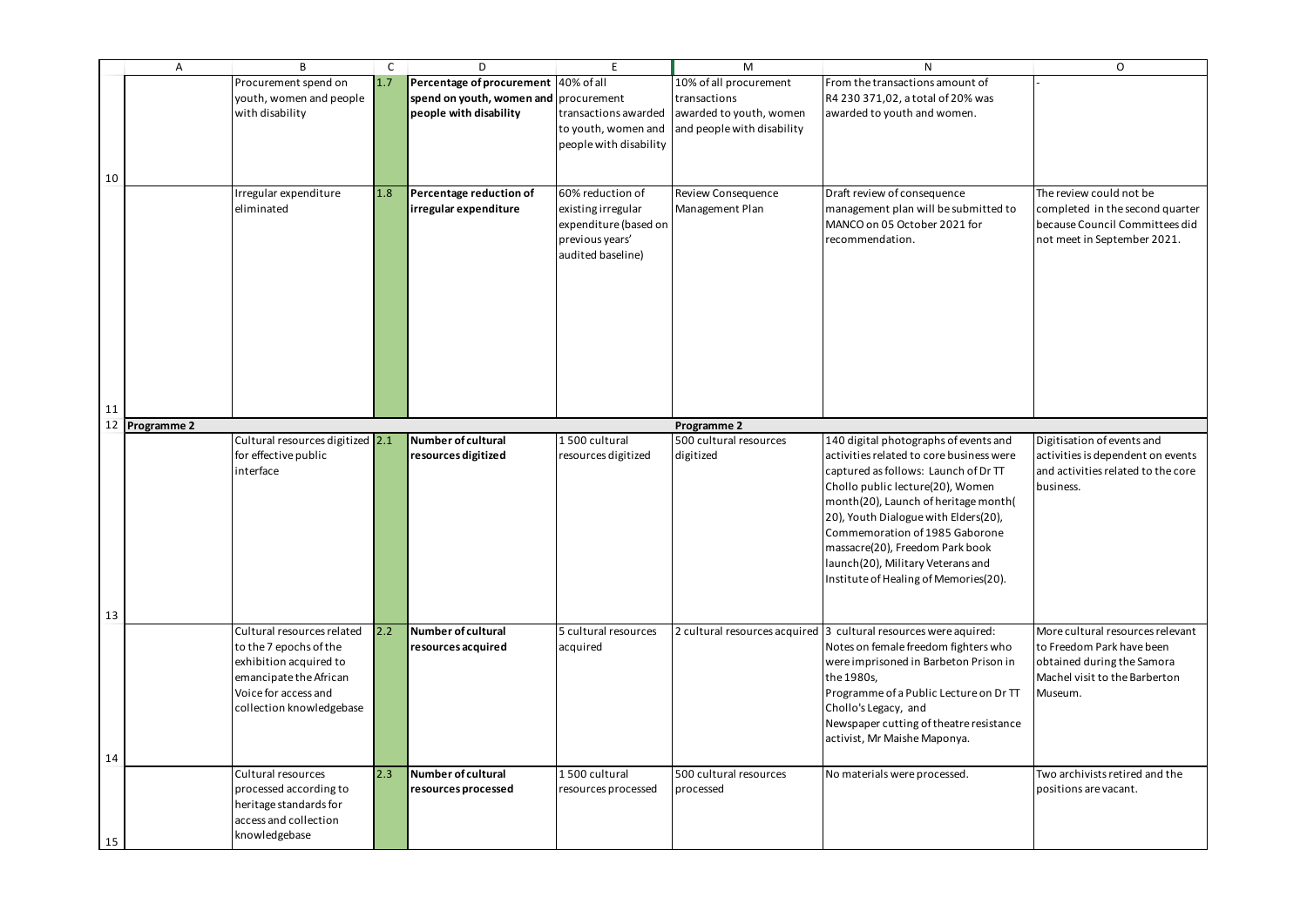|    | Α | B                             |     | D                         |                       | M                          | N                                      |                                      |
|----|---|-------------------------------|-----|---------------------------|-----------------------|----------------------------|----------------------------------------|--------------------------------------|
|    |   | Books relevant to the         | 2.4 | Number of books acquired  | 100 books acquired    | 50 books acquired          | No books have been aquired.            | A list of books was finalised in the |
|    |   | //hapo storyline acquired     |     |                           |                       |                            |                                        | 2nd quarter.                         |
|    |   | for access and collection     |     |                           |                       |                            |                                        |                                      |
| 16 |   |                               |     |                           |                       |                            |                                        |                                      |
|    |   | Honour the heroes and         | 2.5 | Number of names of heroes | 200 names inscribed   | 100 names inscribed on the | Names were not inscribed in the second | Awaiting for Names Verification      |
|    |   | heroines of the struggles for |     | and heroines inscribed on | on the Wall of Names  | <b>Wall of Names</b>       | quarter.                               | which will be conducted in the       |
|    |   | freedom and humanity by       |     | the Wall of Names         |                       |                            |                                        | third quarter.                       |
|    |   | way of inscribing their       |     |                           |                       |                            |                                        |                                      |
|    |   | names on the Wall of          |     |                           |                       |                            |                                        |                                      |
|    |   | Names                         |     |                           |                       |                            |                                        |                                      |
|    |   |                               |     |                           |                       |                            |                                        |                                      |
|    |   |                               |     |                           |                       |                            |                                        |                                      |
|    |   |                               |     |                           |                       |                            |                                        |                                      |
| 17 |   |                               |     |                           |                       |                            |                                        |                                      |
|    |   | Temporary exhibitions         | 2.6 | Number of temporary       | 4 temporary           | 1 temporary exhibition     | 1 temporary exhibition of Peter        |                                      |
|    |   | developed / displayed in      |     | exhibitions developed /   | exhibitions displayed | displayed                  | Magubane photographs was launched in   |                                      |
|    |   | //hapo to enhance the         |     | displayed in //hapo       |                       |                            | September 2021 at Freedom Park.        |                                      |
|    |   | permanent exhibition          |     |                           |                       |                            |                                        |                                      |
|    |   |                               |     |                           |                       |                            |                                        |                                      |
|    |   |                               |     |                           |                       |                            |                                        |                                      |
|    |   |                               |     |                           |                       |                            |                                        |                                      |
| 18 |   |                               |     |                           |                       |                            |                                        |                                      |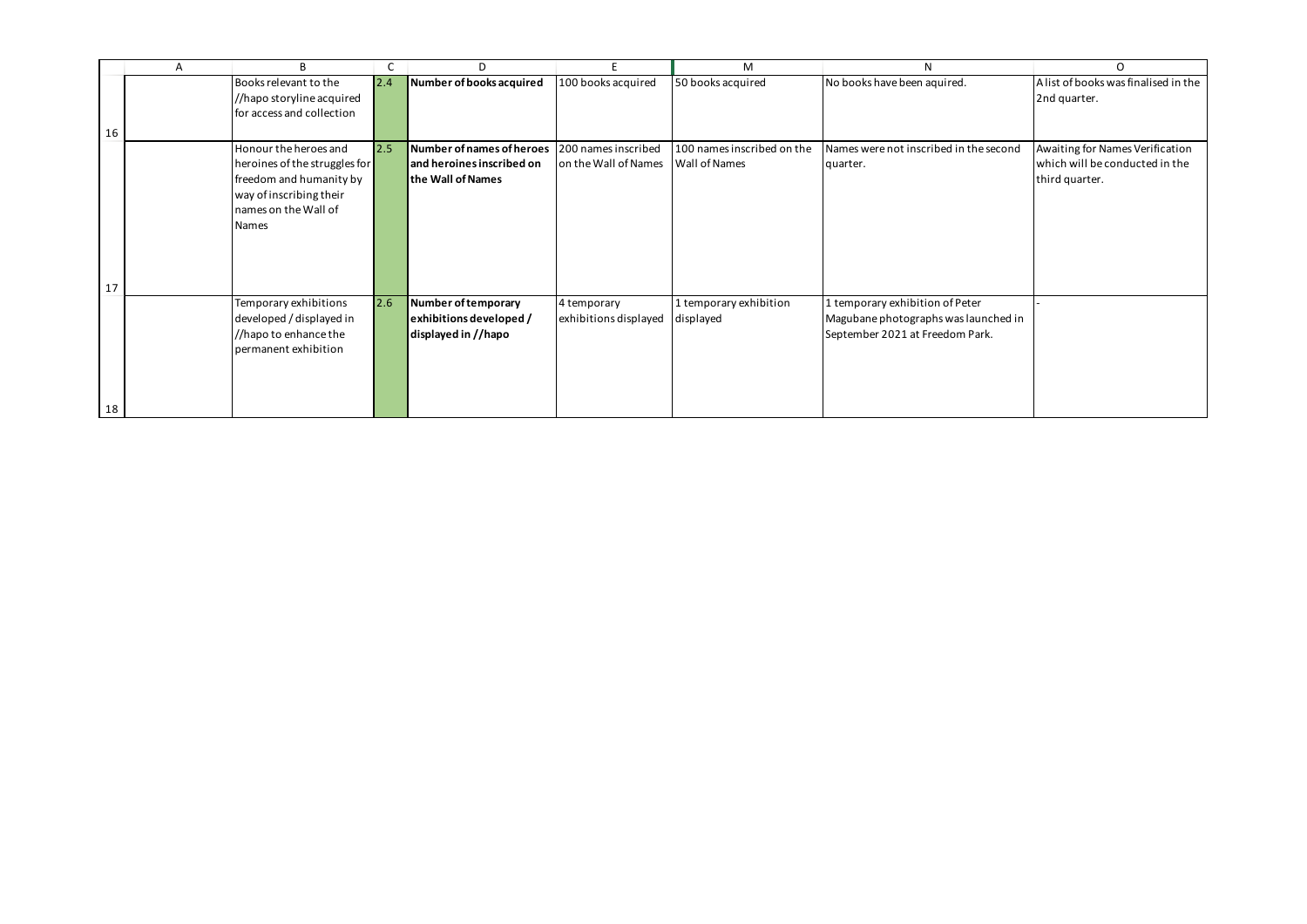| $\mathsf{N}$                                                             | O                           |
|--------------------------------------------------------------------------|-----------------------------|
|                                                                          |                             |
|                                                                          |                             |
|                                                                          |                             |
|                                                                          |                             |
| 1 commemoration of heroes and                                            |                             |
| heroines (RLH) programme on SADF raid                                    |                             |
| in Gaborone, Botswana, was held on 28<br>September 2021 at Freedom Park. |                             |
|                                                                          |                             |
|                                                                          |                             |
|                                                                          |                             |
|                                                                          |                             |
|                                                                          |                             |
|                                                                          |                             |
|                                                                          |                             |
|                                                                          |                             |
|                                                                          |                             |
|                                                                          |                             |
|                                                                          |                             |
|                                                                          |                             |
|                                                                          |                             |
|                                                                          |                             |
| Names were not verified in the second                                    | Covid-19 impact on Names    |
| quarter.                                                                 | Verification (NVC) members. |
|                                                                          |                             |
|                                                                          |                             |
|                                                                          |                             |
|                                                                          |                             |
|                                                                          |                             |
| Two research articles completed:                                         |                             |
| 1)Reflections as we celebrate our African                                |                             |
| new year. 2) Land dispossession and its                                  |                             |
| effects on Africans.                                                     |                             |
|                                                                          |                             |

|    | Α | R.                           | C    | D                                  | F                                         | M                            | N                                                                           | O                  |
|----|---|------------------------------|------|------------------------------------|-------------------------------------------|------------------------------|-----------------------------------------------------------------------------|--------------------|
|    |   | Commemorate and reflect      | 2.7  | <b>Annual Day of Reflection on</b> | 1 Day of Reflection on                    | None                         |                                                                             |                    |
|    |   | on the Resistance and        |      | the Resistance and                 | the Resistance and                        | Reporting period - Q4        |                                                                             |                    |
|    |   | Liberation Heritage (RLH)    |      | Liberation Heritage (RLH)          | Liberation Heritage                       |                              |                                                                             |                    |
|    |   |                              |      | conducted                          | (RLH) conducted                           |                              |                                                                             |                    |
| 19 |   |                              |      |                                    |                                           |                              |                                                                             |                    |
|    |   | Commemorate on Heroes        | 2.8  | <b>Number of commemoration</b>     |                                           |                              | 1 Commemoration of 11 Commemoration of heroes 1 commemoration of heroes and |                    |
|    |   | and Heroines (RLH)           |      | of heroes and heroines             | heroes and heroines                       | and heroines (RLH)           | heroines (RLH) programme on SADF raid                                       |                    |
|    |   |                              |      | (RLH) programmes                   | (RLH) programme                           | programme (Botswana /        | in Gaborone, Botswana, was held on 28                                       |                    |
|    |   |                              |      |                                    | (Botswana / Gaborone   Gaborone SADF      |                              | September 2021 at Freedom Park.                                             |                    |
|    |   |                              |      |                                    | SADF Raid)                                |                              |                                                                             |                    |
|    |   |                              |      |                                    |                                           |                              |                                                                             |                    |
| 20 |   |                              |      |                                    |                                           |                              |                                                                             |                    |
|    |   | Support materials for        | 2.9  | <b>Number of education</b>         | Support material for 1 None               |                              |                                                                             |                    |
|    |   | education programmes         |      | programmes' support                | education programme Reporting period - Q4 |                              |                                                                             |                    |
|    |   | published that decolonize    |      | materials published                | published                                 |                              |                                                                             |                    |
|    |   | history, heritage and        |      |                                    |                                           |                              |                                                                             |                    |
|    |   | spirituality and             |      |                                    |                                           |                              |                                                                             |                    |
|    |   | complement RLH history       |      |                                    |                                           |                              |                                                                             |                    |
|    |   | curriculum                   |      |                                    |                                           |                              |                                                                             |                    |
| 21 |   |                              |      |                                    |                                           |                              |                                                                             |                    |
|    |   | Heritage education event     | 2.10 | Annual heritage education          | 1 heritage education                      | None                         |                                                                             |                    |
|    |   | conducted                    |      | event conducted                    | event conducted                           | Reporting period - Q3        |                                                                             |                    |
| 22 |   |                              |      |                                    |                                           |                              |                                                                             |                    |
|    |   | Storytelling event           | 2.11 | Annual storytelling event          | 1 storytelling event                      | None                         |                                                                             |                    |
|    |   | conducted to promote,        |      | conducted                          | conducted                                 | Reporting period - Q4        |                                                                             |                    |
|    |   | protect and preserve IKS     |      |                                    |                                           |                              |                                                                             |                    |
| 23 |   |                              |      |                                    |                                           |                              |                                                                             |                    |
|    |   | Names of heroes and          | 2.12 | Number of names of heroes          | 200 names verified                        | 100 names verified and       | Names were not verified in the second                                       | Covid-19 impact o  |
|    |   | heroines across race, class, |      | and heroines verified and          | and validated                             | validated                    | quarter.                                                                    | Verification (NVC) |
|    |   | gender and age divisions     |      | validated by the Names             |                                           |                              |                                                                             |                    |
|    |   | verified and validated to be |      | <b>Verification Committee</b>      |                                           |                              |                                                                             |                    |
|    |   | honoured on the Wall of      |      | (NVC)                              |                                           |                              |                                                                             |                    |
|    |   | Names and in the Gallery of  |      |                                    |                                           |                              |                                                                             |                    |
|    |   | Leaders                      |      |                                    |                                           |                              |                                                                             |                    |
| 24 |   |                              |      |                                    |                                           |                              |                                                                             |                    |
|    |   | Research papers / articles   | 2.13 | Number of completed                | 6 research papers /                       | 2 research papers / articles | Two research articles completed:                                            |                    |
|    |   | completed that decolonize    |      | research papers / articles         | articles completed                        | completed                    |                                                                             |                    |
|    |   | history, heritage and        |      |                                    |                                           |                              | 1) Reflections as we celebrate our African                                  |                    |
|    |   | spirituality (RLH), and      |      |                                    |                                           |                              | new year. 2) Land dispossession and its                                     |                    |
|    |   | promote, protect and         |      |                                    |                                           |                              | effects on Africans.                                                        |                    |
|    |   | preserve IKS                 |      |                                    |                                           |                              |                                                                             |                    |
| 25 |   |                              |      |                                    |                                           |                              |                                                                             |                    |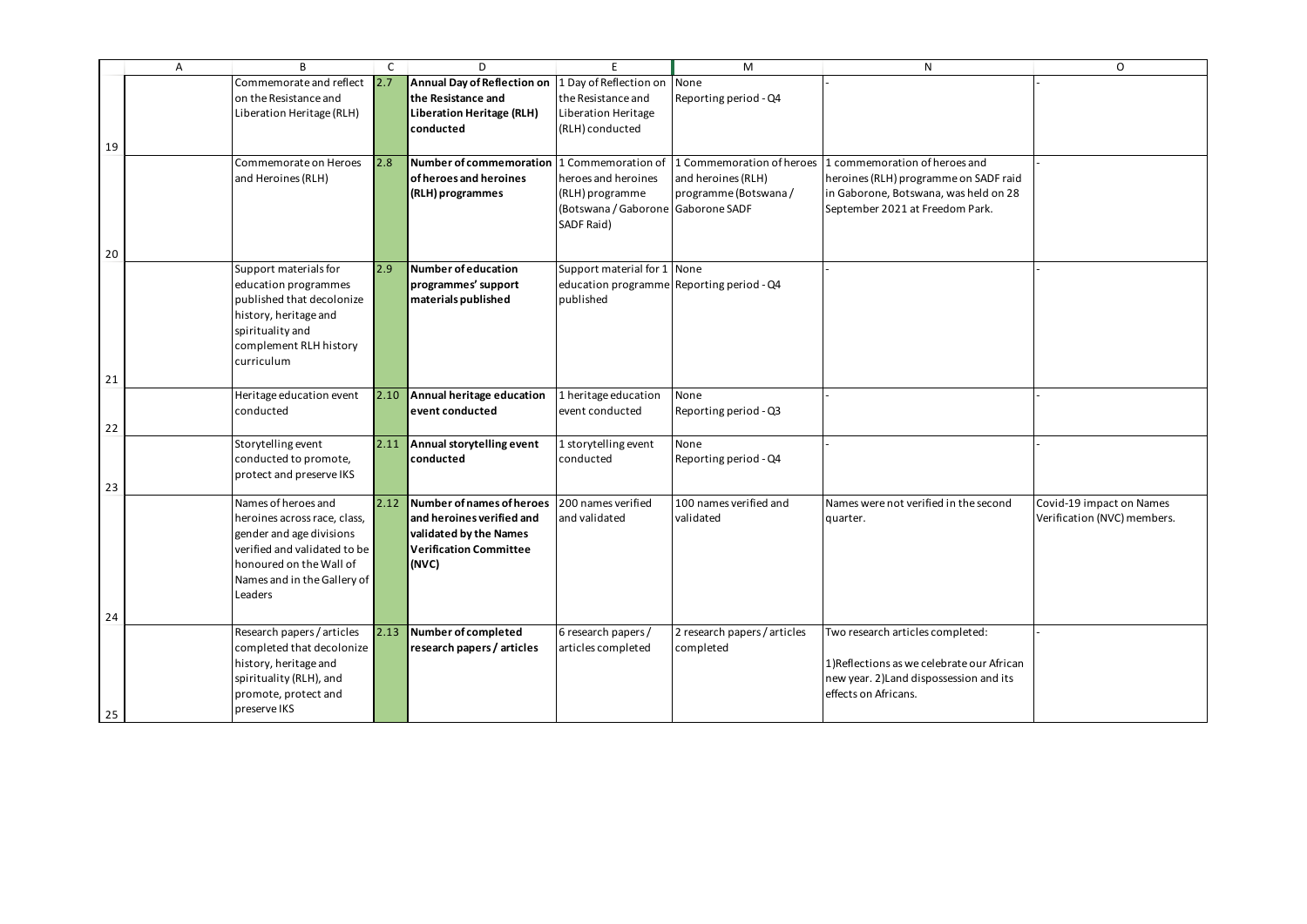|    | A | B                             |      | D                        |                      | M                                          | N.                                       | $\mathsf{O}$ |
|----|---|-------------------------------|------|--------------------------|----------------------|--------------------------------------------|------------------------------------------|--------------|
|    |   | Seminars / conferences /      | 2.14 | Number of seminars /     | 2 seminars/          | 1 seminar / conference /                   | Seminar on Dr Cholo was held virtually   |              |
|    |   | public lectures conducted     |      | conferences / public     | conferences / public | public lecture conducted                   | and physically at Freedom Park on 29     |              |
|    |   | to emancipate the African     |      | lectures conducted       | lectures conducted   |                                            | August 2021.                             |              |
|    |   | voice and to advance a        |      |                          |                      |                                            |                                          |              |
|    |   | body of knowledge on          |      |                          |                      |                                            |                                          |              |
|    |   | Resistance and Liberation     |      |                          |                      |                                            |                                          |              |
|    |   | Heritage (RLH)                |      |                          |                      |                                            |                                          |              |
|    |   |                               |      |                          |                      |                                            |                                          |              |
| 26 |   |                               |      |                          |                      |                                            |                                          |              |
|    |   | Dialogues (oral histories)    | 2.15 | Number of dialogues      | 6 dialogues          | 2 dialogues conducted                      |                                          |              |
|    |   |                               |      | conducted                |                      |                                            | Two dialogues were conducted:            |              |
|    |   | conducted to emancipate       |      |                          | conducted            |                                            | 1) Virtual Dialogue with General Mokoape |              |
|    |   | the African voice             |      |                          |                      |                                            | on 21 September 2021 on liberation       |              |
|    |   |                               |      |                          |                      |                                            | struggle.                                |              |
|    |   |                               |      |                          |                      |                                            | 2) Virtual Dialogue with Queen Bam on    |              |
|    |   |                               |      |                          |                      |                                            | 29 September 2021 on the history of      |              |
|    |   |                               |      |                          |                      |                                            | amaMpondomise.                           |              |
|    |   |                               |      |                          |                      |                                            |                                          |              |
| 27 |   |                               |      |                          |                      |                                            |                                          |              |
|    |   | Interfaith and strategic      | 2.16 | Number of Interfaith and | 4 interfaith and     | 1 Interfaith and strategic                 | A virtual Interfaith Programme was held  |              |
|    |   | programmes conducted to       |      | strategic programmes     |                      | strategic programmes   programme conducted | on 22 September 2021.                    |              |
|    |   | foster reconciliation, social |      | conducted                | conducted            |                                            |                                          |              |
|    |   | cohesion, nation building     |      |                          |                      |                                            |                                          |              |
|    |   | and peace                     |      |                          |                      |                                            |                                          |              |
|    |   |                               |      |                          |                      |                                            |                                          |              |
| 28 |   |                               |      |                          |                      |                                            |                                          |              |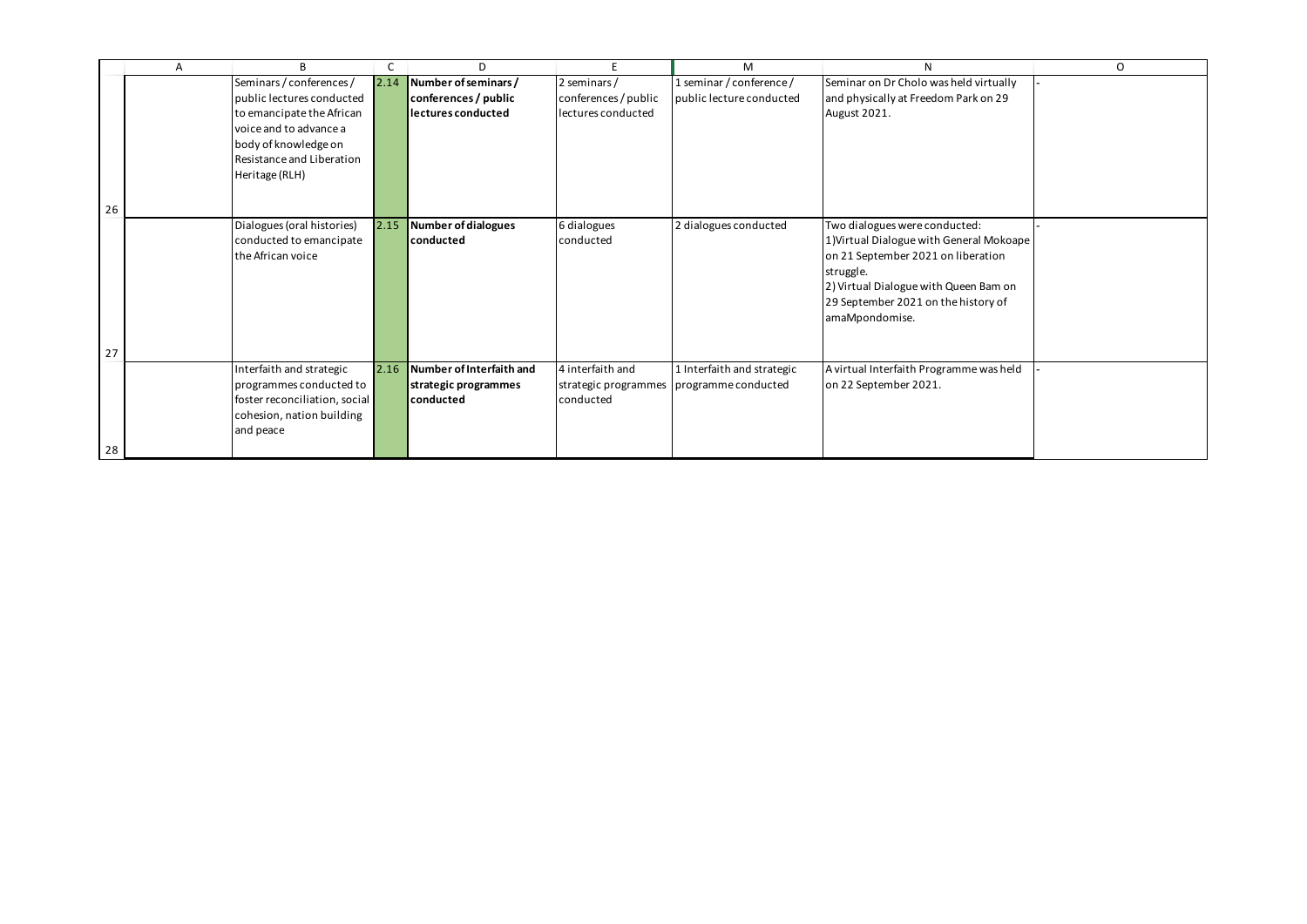|    | A              | B                                                                                                         | $\mathsf{C}$ | D                                                              | E.                                                     | M                                                 | N                                                                                                                                                                                                                                                                                                                                                                                                                                                                                                                                                | $\mathsf{O}$                                                                                                                          |
|----|----------------|-----------------------------------------------------------------------------------------------------------|--------------|----------------------------------------------------------------|--------------------------------------------------------|---------------------------------------------------|--------------------------------------------------------------------------------------------------------------------------------------------------------------------------------------------------------------------------------------------------------------------------------------------------------------------------------------------------------------------------------------------------------------------------------------------------------------------------------------------------------------------------------------------------|---------------------------------------------------------------------------------------------------------------------------------------|
|    | 29 Programme 3 |                                                                                                           |              |                                                                |                                                        | <b>Programme 3</b>                                |                                                                                                                                                                                                                                                                                                                                                                                                                                                                                                                                                  |                                                                                                                                       |
| 30 |                | Public awareness<br>conducted through<br>signature events                                                 | 3.1          | Number of visitors visiting<br>the Freedom Park                | Register 60 000<br>visitors                            | Register 20 000 visitors                          | 3 093 visitors were registered.                                                                                                                                                                                                                                                                                                                                                                                                                                                                                                                  | Covid-19 lockdowns and closure<br>of the Park due to Level 4<br>Lockdown in July. No school<br>excursions since Covid-19<br>outbreak. |
|    |                | Positioning and Profiling<br>Freedom Park as a<br><b>Historical and Heritage</b><br>destination conducted | 3.2          | Number of positioning and<br>profiling activities<br>conducted | 4 positioning and<br>profiling activities<br>conducted | 1 positioning and profiling<br>activity conducted | I positioning programme was conducted<br>in $Q2$ :<br>1. Two documentaries for Heritage day on<br>Power FM and Channel Afrika. 2.<br>Newsclocks ads on ENCA, Newsroom<br>Afrika and SABC 404. 3. Sho't left ads for<br>Women's day and Heritage day. 4. CEO's<br>broadcast message on GCIS community<br>radio (67 radio channels). 5. CEO's<br>interview on Morning Live and other<br>radio channels. 6. Power FM outsite<br>broadcast on Heritage day. 7.<br>Intergenerational dialogue on Heritage<br>day. 8. Heritage and Tourism event on 24 |                                                                                                                                       |
| 31 |                | Partnerships with local,<br>continental and<br>international stakeholders                                 | 3.3          | Signed MOUs/agreements<br>and activated programmes             | 4 MOUs signed and<br>activated                         | 1 MOU signed and activated                        | September 2021.<br>1 MOU signed with Mozee Tours and<br>Travel.<br>the MOU was signed by both parties and<br>the activation is not once of because they<br>are a tour agent that brings tourists, not<br>only once but as their itenerary                                                                                                                                                                                                                                                                                                        |                                                                                                                                       |
| 32 |                |                                                                                                           |              |                                                                |                                                        |                                                   |                                                                                                                                                                                                                                                                                                                                                                                                                                                                                                                                                  |                                                                                                                                       |
| 33 |                |                                                                                                           |              |                                                                |                                                        |                                                   |                                                                                                                                                                                                                                                                                                                                                                                                                                                                                                                                                  |                                                                                                                                       |
| 34 |                |                                                                                                           |              |                                                                |                                                        |                                                   |                                                                                                                                                                                                                                                                                                                                                                                                                                                                                                                                                  |                                                                                                                                       |

|                                                                                                                                                                 | 0                                                                                                                                     |
|-----------------------------------------------------------------------------------------------------------------------------------------------------------------|---------------------------------------------------------------------------------------------------------------------------------------|
|                                                                                                                                                                 |                                                                                                                                       |
| ed.                                                                                                                                                             | Covid-19 lockdowns and closure<br>of the Park due to Level 4<br>Lockdown in July. No school<br>excursions since Covid-19<br>outbreak. |
| vas conducted                                                                                                                                                   |                                                                                                                                       |
| leritage day on<br>ka. 2.<br>ewsroom<br>'t left ads for<br>day. 4. CEO's<br>community<br>. CEO's<br>and other<br>Moutsite<br>7.<br>on Heritage<br>m event on 24 |                                                                                                                                       |
| ours and                                                                                                                                                        |                                                                                                                                       |
| h parties and<br>f because they<br>tourists, not<br>rary                                                                                                        |                                                                                                                                       |
|                                                                                                                                                                 |                                                                                                                                       |
|                                                                                                                                                                 |                                                                                                                                       |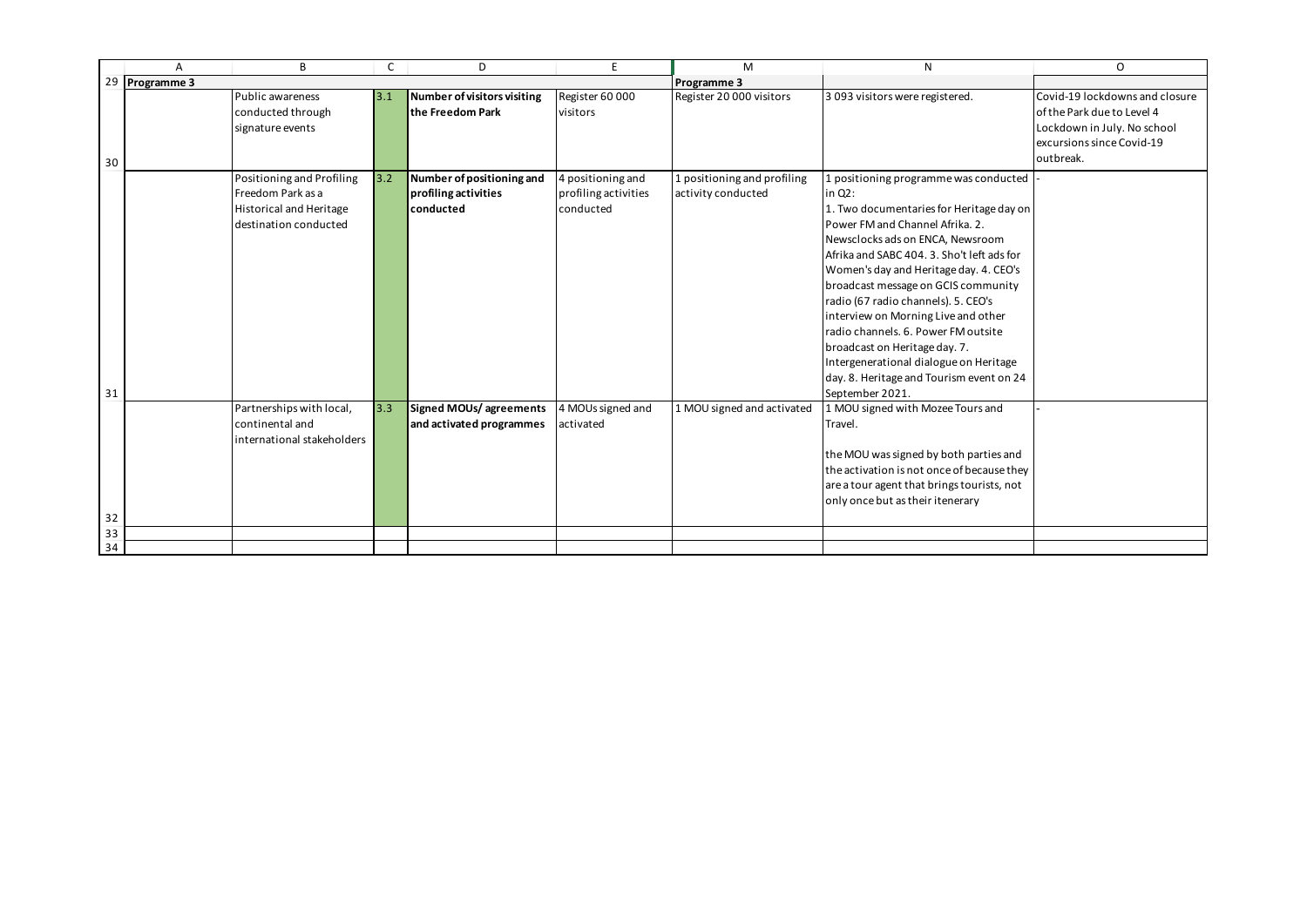|                     | P                                                                         | Q                                                  | ${\sf R}$                                                                                                                                          |
|---------------------|---------------------------------------------------------------------------|----------------------------------------------------|----------------------------------------------------------------------------------------------------------------------------------------------------|
| $\mathbf{1}$        |                                                                           |                                                    |                                                                                                                                                    |
|                     | <b>Corrective measures</b>                                                | <b>Status to date (Achieved</b><br>/ Not Achieved) | Verification sources                                                                                                                               |
|                     |                                                                           |                                                    |                                                                                                                                                    |
| $\overline{2}$<br>3 |                                                                           |                                                    |                                                                                                                                                    |
|                     |                                                                           | Achieved                                           | Invoice receipt dates<br>report in Sage.                                                                                                           |
|                     |                                                                           |                                                    | Supplier transaction<br>report.                                                                                                                    |
| $\overline{4}$      |                                                                           | Achieved                                           | Consolidated ethics                                                                                                                                |
| 5                   |                                                                           |                                                    | survey.                                                                                                                                            |
|                     | Increase list of the targeted<br>potential funders.                       | Not achieved                                       | None.                                                                                                                                              |
| 6                   |                                                                           | $\overline{a}$                                     | $\overline{a}$                                                                                                                                     |
| $\overline{7}$      |                                                                           |                                                    |                                                                                                                                                    |
| 8                   |                                                                           | Achieved                                           | Audit report.                                                                                                                                      |
|                     | Once the SLA is signed, the pre-<br>assessment exercise will<br>commence. | Not achieved                                       | Draft SLA document<br>between Freedom Park<br>and 4sight.<br>Signed delivery note for<br>laptops.<br>Hardware assessment<br>report from IT Gility. |
| 9                   |                                                                           |                                                    |                                                                                                                                                    |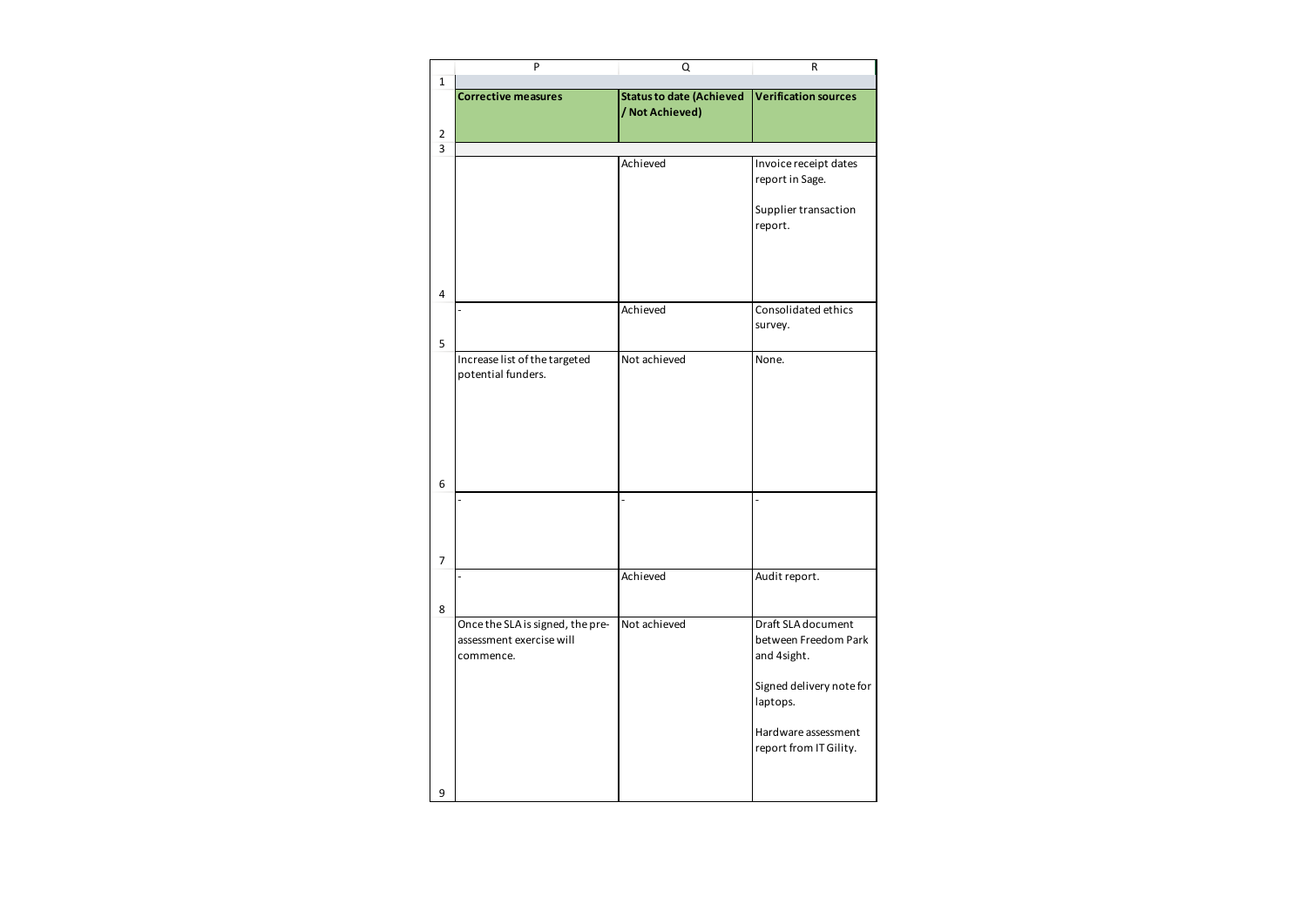|    | P                                                                                                     | Q            | R                                                                                                                                                                                                       |
|----|-------------------------------------------------------------------------------------------------------|--------------|---------------------------------------------------------------------------------------------------------------------------------------------------------------------------------------------------------|
|    |                                                                                                       | Achieved     | PO, CSD / BBEE<br>certificates/ sworn<br>affidavits.                                                                                                                                                    |
| 10 |                                                                                                       |              |                                                                                                                                                                                                         |
|    | Complete the review of the<br>Consequence Management Plan<br>by end October 2021.                     | Not achieved | Draft Consequence<br>Management Plan.                                                                                                                                                                   |
| 11 |                                                                                                       |              |                                                                                                                                                                                                         |
| 12 |                                                                                                       |              |                                                                                                                                                                                                         |
|    | More digital photographs will<br>be captured during the<br>oncoming events, in remaining<br>quarters. | Not achieved | Digital photographs.                                                                                                                                                                                    |
| 13 |                                                                                                       |              |                                                                                                                                                                                                         |
| 14 | None required.                                                                                        | Achieved     | A copy of notes of<br>female Freedom fighters<br>who were imprisoned<br>in Barbeton.<br>Programme of a Public<br>Lecture on Dr TT<br>Chollo's Legacy.<br>Newspaper cutting of<br>biography of resitance |
|    | The Assistant Archivist will                                                                          | Not achieved |                                                                                                                                                                                                         |
|    | focus on processing stages that<br>she is capacitated on and the                                      |              |                                                                                                                                                                                                         |
|    | processing will start by by                                                                           |              |                                                                                                                                                                                                         |
| 15 | October 2021.                                                                                         |              |                                                                                                                                                                                                         |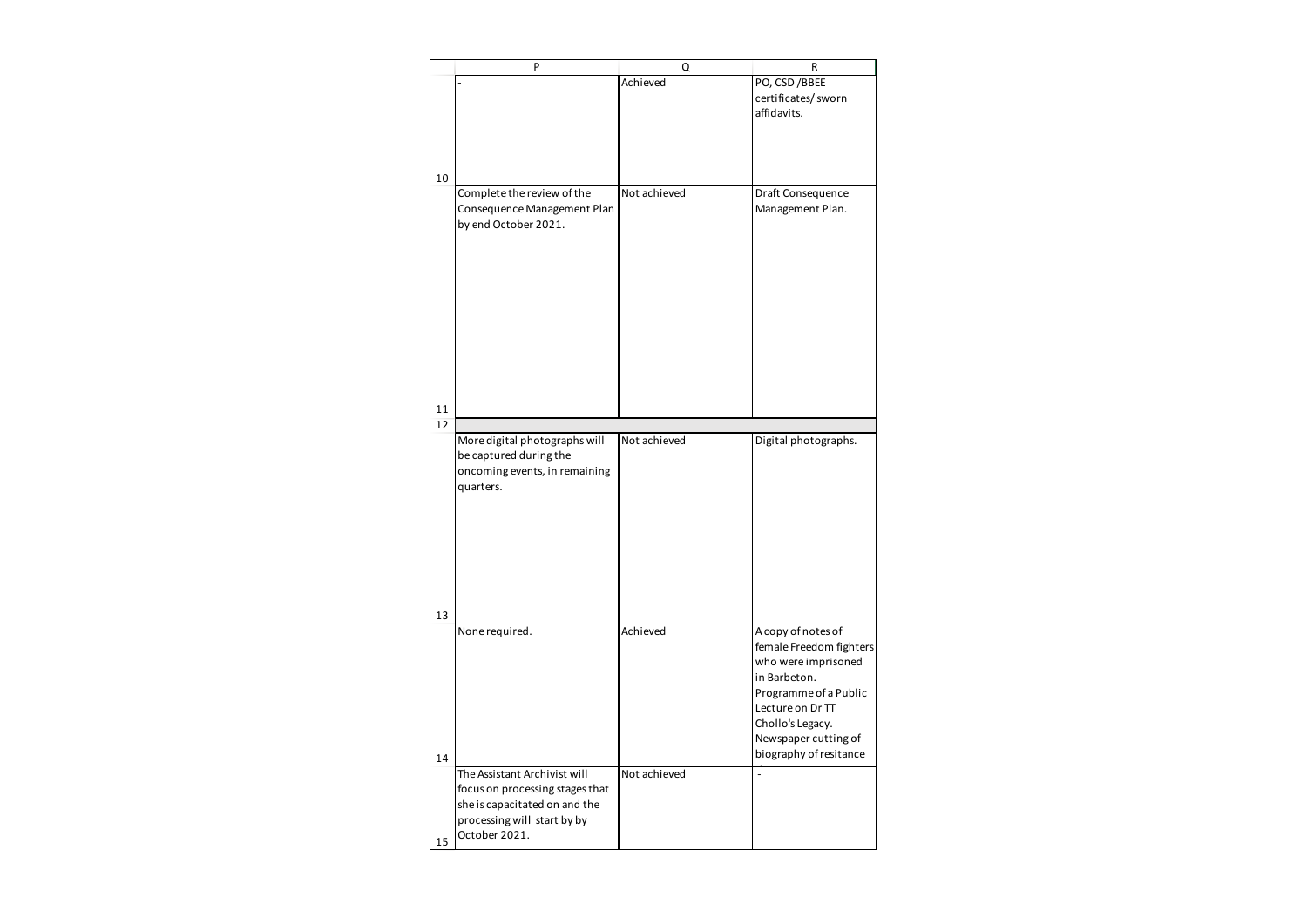|    | P                                                     | $\Omega$     | R                                            |
|----|-------------------------------------------------------|--------------|----------------------------------------------|
|    | Procurement has started and                           | Not achieved |                                              |
|    | the books shall be purchased by                       |              |                                              |
|    | 30 November 2021.                                     |              |                                              |
| 16 |                                                       |              |                                              |
|    | Inscription will be done during<br>the third quarter. | Not achieved |                                              |
|    |                                                       |              |                                              |
|    |                                                       |              |                                              |
| 17 |                                                       |              |                                              |
|    |                                                       | Achieved     | Photographs.<br>Request letter from<br>DSAC. |
| 18 |                                                       |              |                                              |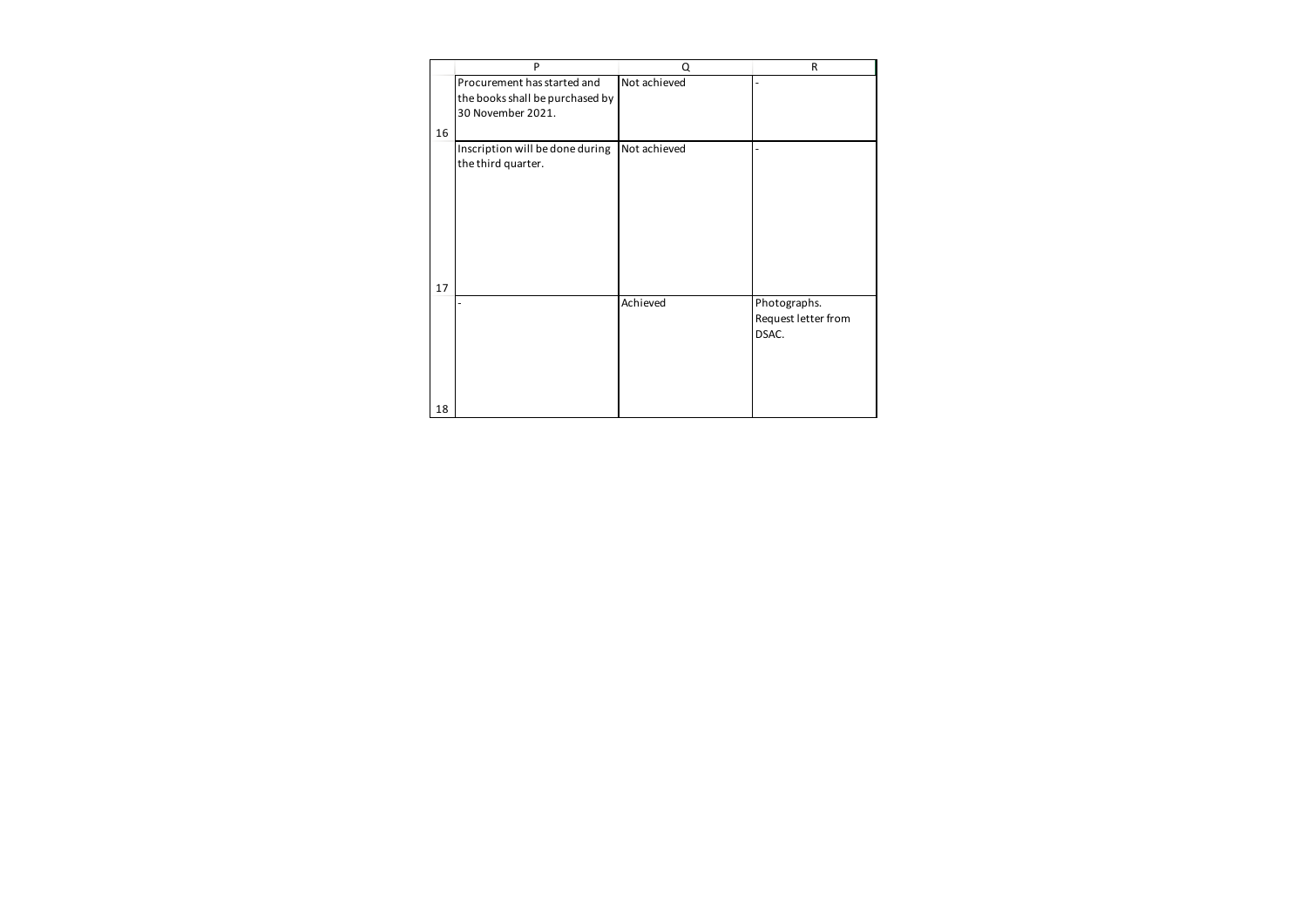|        | ${\sf P}$                    | $\mathsf Q$              | ${\sf R}$            |
|--------|------------------------------|--------------------------|----------------------|
|        |                              |                          |                      |
|        |                              |                          |                      |
|        |                              |                          |                      |
| 19     |                              |                          |                      |
|        | $\overline{a}$               | Achieved                 | Agenda.              |
|        |                              |                          | Attendance register. |
|        |                              |                          |                      |
|        |                              |                          |                      |
|        |                              |                          |                      |
| $20\,$ |                              |                          |                      |
|        | $\overline{a}$               | $\overline{\phantom{m}}$ | $\frac{1}{2}$        |
|        |                              |                          |                      |
|        |                              |                          |                      |
|        |                              |                          |                      |
|        |                              |                          |                      |
|        |                              |                          |                      |
| 21     |                              |                          |                      |
|        |                              |                          |                      |
|        |                              |                          |                      |
| 22     |                              |                          |                      |
|        | $\overline{a}$               | $\overline{a}$           | $\blacksquare$       |
|        |                              |                          |                      |
| 23     |                              |                          |                      |
|        | NVC meeting to be held on 26 | Not achieved             | $\qquad \qquad -$    |
|        | October 2021.                |                          |                      |
|        |                              |                          |                      |
|        |                              |                          |                      |
|        |                              |                          |                      |
|        |                              |                          |                      |
| 24     |                              |                          |                      |
|        | $\qquad \qquad \blacksquare$ | Achieved                 | Completed research   |
|        |                              |                          | articles.            |
|        |                              |                          |                      |
|        |                              |                          |                      |
| 25     |                              |                          |                      |
|        |                              |                          |                      |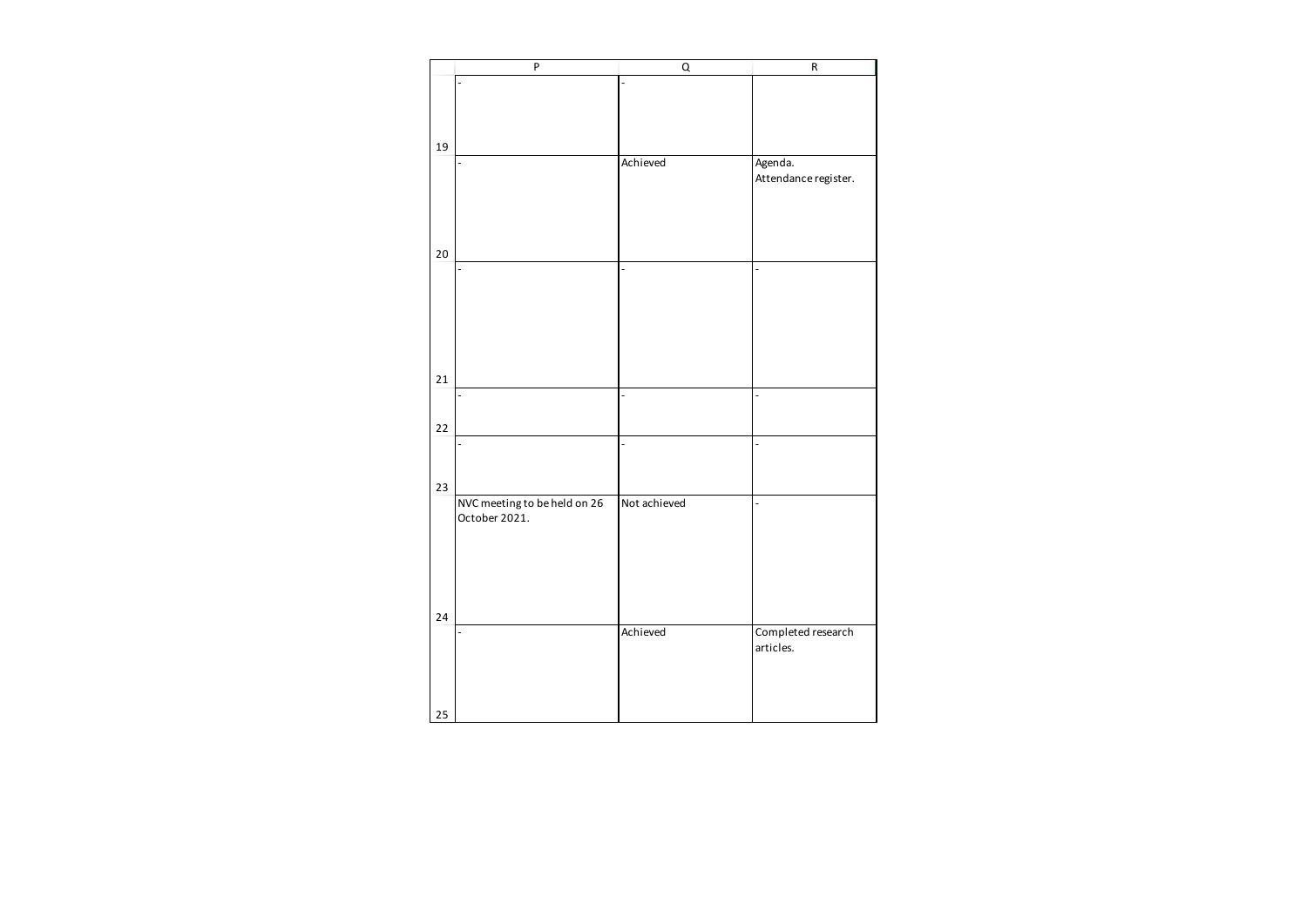|                | Achieved |                                                               |
|----------------|----------|---------------------------------------------------------------|
| 26             |          | Seminar programme.<br>Attendance register.                    |
|                | Achieved | Dialogue summaries.<br>E-mail invitations/<br>correspondence. |
| 27<br>L,<br>28 | Achieved | Agenda.<br>Invitation.                                        |